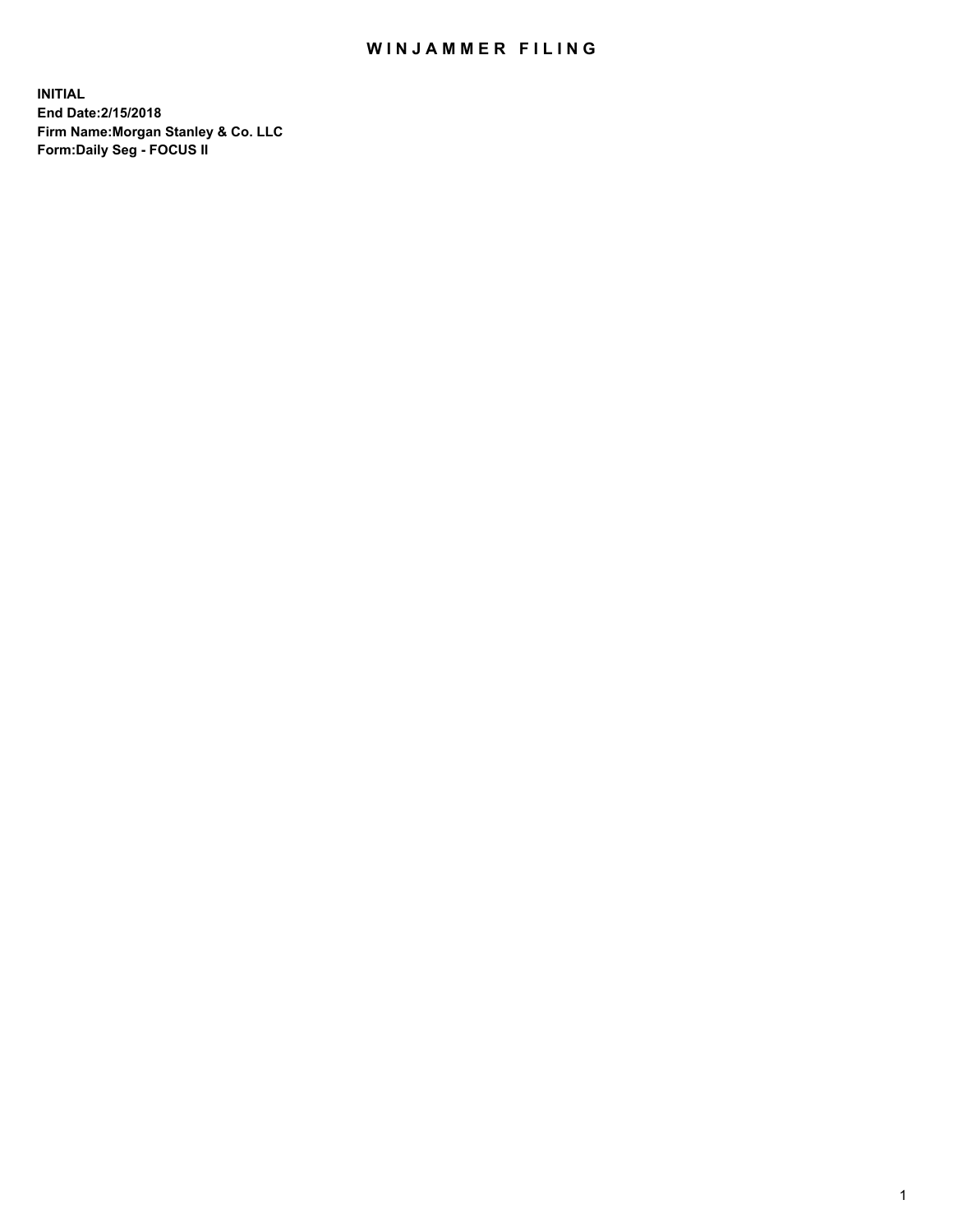#### **INITIAL End Date:2/15/2018 Firm Name:Morgan Stanley & Co. LLC Form:Daily Seg - FOCUS II Daily Segregation - Cover Page**

| Name of Company                                                                   | Morgan Stanley & Co. LLC     |
|-----------------------------------------------------------------------------------|------------------------------|
| <b>Contact Name</b>                                                               | Ikram Shah                   |
| <b>Contact Phone Number</b>                                                       | 212-276-0963                 |
| <b>Contact Email Address</b>                                                      | lkram.shah@morganstanley.com |
| FCM's Customer Segregated Funds Residual Interest Target (choose one):            |                              |
| a. Minimum dollar amount: ; or                                                    | 331,000,000                  |
| b. Minimum percentage of customer segregated funds required:%; or                 |                              |
| c. Dollar amount range between: and; or                                           | 00                           |
| d. Percentage range of customer segregated funds required between: % and %.       | 0 <sub>0</sub>               |
|                                                                                   |                              |
| FCM's Customer Secured Amount Funds Residual Interest Target (choose one):        |                              |
| a. Minimum dollar amount: ; or                                                    | 140,000,000                  |
| b. Minimum percentage of customer secured funds required:%; or                    |                              |
| c. Dollar amount range between: and; or                                           | 00                           |
| d. Percentage range of customer secured funds required between: % and %.          | 0 <sub>0</sub>               |
|                                                                                   |                              |
| FCM's Cleared Swaps Customer Collateral Residual Interest Target (choose one):    |                              |
| a. Minimum dollar amount: ; or                                                    | 92,000,000                   |
| b. Minimum percentage of cleared swaps customer collateral required:% ; or        | <u>0</u>                     |
| c. Dollar amount range between: and; or                                           | <u>00</u>                    |
| d. Percentage range of cleared swaps customer collateral required between:% and%. | 00                           |

Attach supporting documents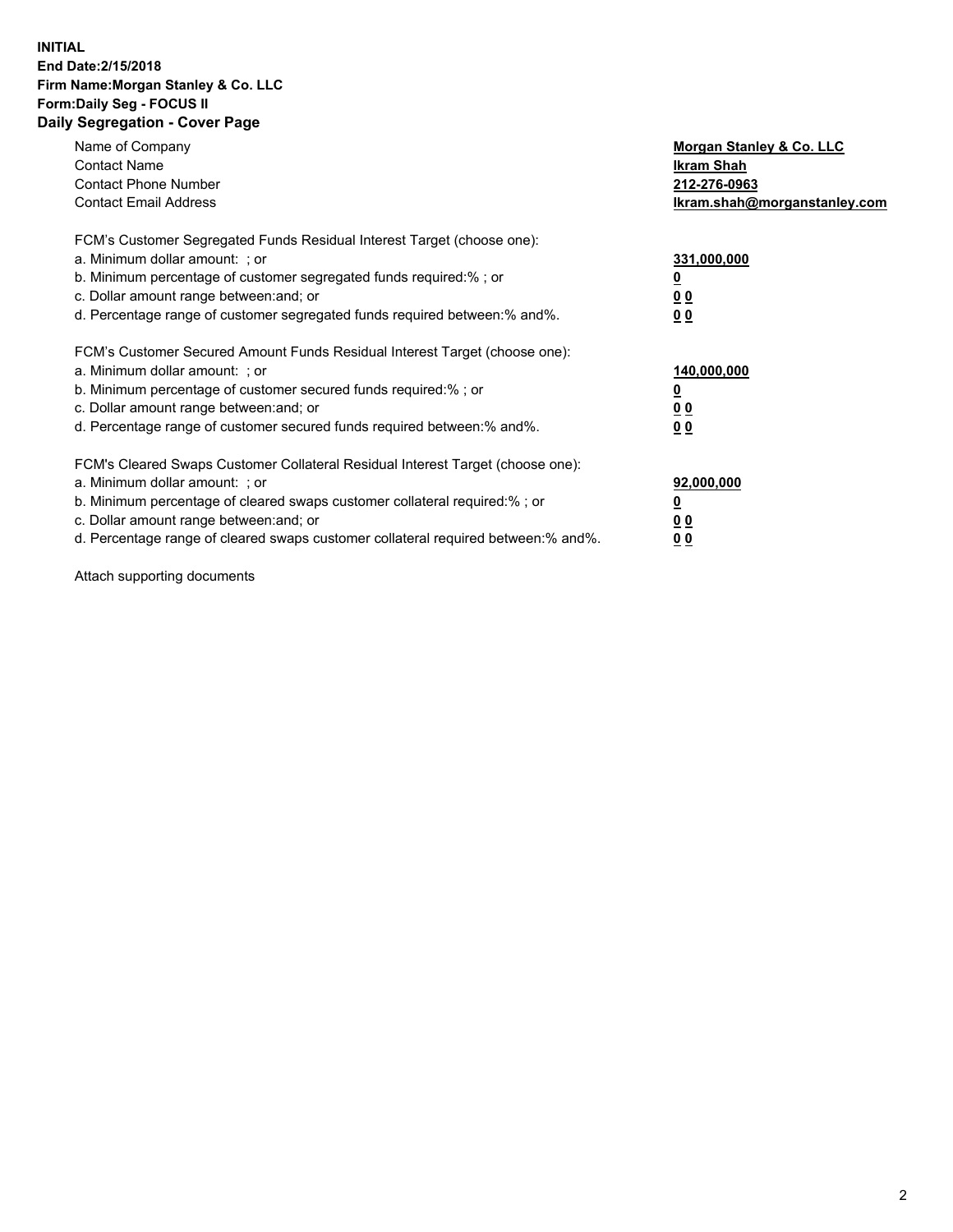### **INITIAL End Date:2/15/2018 Firm Name:Morgan Stanley & Co. LLC Form:Daily Seg - FOCUS II**

# **Daily Segregation - Secured Amounts**

|    | <b>Daily Ocglegation - Occurred Amounts</b>                                                 |                                  |
|----|---------------------------------------------------------------------------------------------|----------------------------------|
|    | Foreign Futures and Foreign Options Secured Amounts                                         |                                  |
|    | Amount required to be set aside pursuant to law, rule or regulation of a foreign            | $0$ [7305]                       |
|    | government or a rule of a self-regulatory organization authorized thereunder                |                                  |
| 1. | Net ledger balance - Foreign Futures and Foreign Option Trading - All Customers             |                                  |
|    | A. Cash                                                                                     | 3,664,282,976 [7315]             |
|    | B. Securities (at market)                                                                   | 1,768,274,825 [7317]             |
| 2. | Net unrealized profit (loss) in open futures contracts traded on a foreign board of trade   | <b>94,112,651</b> [7325]         |
| 3. | Exchange traded options                                                                     |                                  |
|    | a. Market value of open option contracts purchased on a foreign board of trade              | 29,444,286 [7335]                |
|    | b. Market value of open contracts granted (sold) on a foreign board of trade                | -28,679,196 [7337]               |
| 4. | Net equity (deficit) (add lines 1. 2. and 3.)                                               | 5,527,435,542 [7345]             |
| 5. | Account liquidating to a deficit and account with a debit balances - gross amount           | 9,422,498 [7351]                 |
|    | Less: amount offset by customer owned securities                                            | -8,906,664 [7352] 515,834 [7354] |
| 6. | Amount required to be set aside as the secured amount - Net Liquidating Equity              | 5,527,951,376 [7355]             |
|    | Method (add lines 4 and 5)                                                                  |                                  |
| 7. | Greater of amount required to be set aside pursuant to foreign jurisdiction (above) or line | 5,527,951,376 [7360]             |
|    | 6.                                                                                          |                                  |
|    | FUNDS DEPOSITED IN SEPARATE REGULATION 30.7 ACCOUNTS                                        |                                  |
| 1. | Cash in banks                                                                               |                                  |
|    | A. Banks located in the United States                                                       | 559,882,957 [7500]               |
|    | B. Other banks qualified under Regulation 30.7                                              | 624,655,672 [7520] 1,184,538,629 |
|    |                                                                                             | [7530]                           |
| 2. | Securities                                                                                  |                                  |
|    | A. In safekeeping with banks located in the United States                                   | 309,188,506 [7540]               |
|    | B. In safekeeping with other banks qualified under Regulation 30.7                          | 0 [7560] 309,188,506 [7570]      |
| 3. | Equities with registered futures commission merchants                                       |                                  |
|    | A. Cash                                                                                     | 7,813,264 [7580]                 |
|    | <b>B.</b> Securities                                                                        | $0$ [7590]                       |
|    | C. Unrealized gain (loss) on open futures contracts                                         | -1,357,110 [7600]                |
|    | D. Value of long option contracts                                                           | $0$ [7610]                       |
|    | E. Value of short option contracts                                                          | 0 [7615] 6,456,154 [7620]        |
| 4. | Amounts held by clearing organizations of foreign boards of trade                           |                                  |
|    | A. Cash                                                                                     | $0$ [7640]                       |
|    | <b>B.</b> Securities                                                                        | $0$ [7650]                       |
|    | C. Amount due to (from) clearing organization - daily variation                             | $0$ [7660]                       |
|    | D. Value of long option contracts                                                           | $0$ [7670]                       |
|    | E. Value of short option contracts                                                          | 0 [7675] 0 [7680]                |
| 5. | Amounts held by members of foreign boards of trade                                          |                                  |
|    | A. Cash                                                                                     | 2,664,276,282 [7700]             |
|    | <b>B.</b> Securities                                                                        | 1,459,086,319 [7710]             |
|    | C. Unrealized gain (loss) on open futures contracts                                         | 95,469,761 [7720]                |
|    | D. Value of long option contracts                                                           | 29,444,286 [7730]                |
|    | E. Value of short option contracts                                                          | -28,679,196 [7735] 4,219,597,452 |
|    |                                                                                             | [7740]                           |
| 6. | Amounts with other depositories designated by a foreign board of trade                      | $0$ [7760]                       |
| 7. | Segregated funds on hand                                                                    | $0$ [7765]                       |
| 8. | Total funds in separate section 30.7 accounts                                               | 5,719,780,741 [7770]             |
| 9. | Excess (deficiency) Set Aside for Secured Amount (subtract line 7 Secured Statement         | 191,829,365 [7380]               |
|    | Page 1 from Line 8)                                                                         |                                  |
|    |                                                                                             |                                  |

- 10. Management Target Amount for Excess funds in separate section 30.7 accounts **140,000,000** [7780]
- 11. Excess (deficiency) funds in separate 30.7 accounts over (under) Management Target **51,829,365** [7785]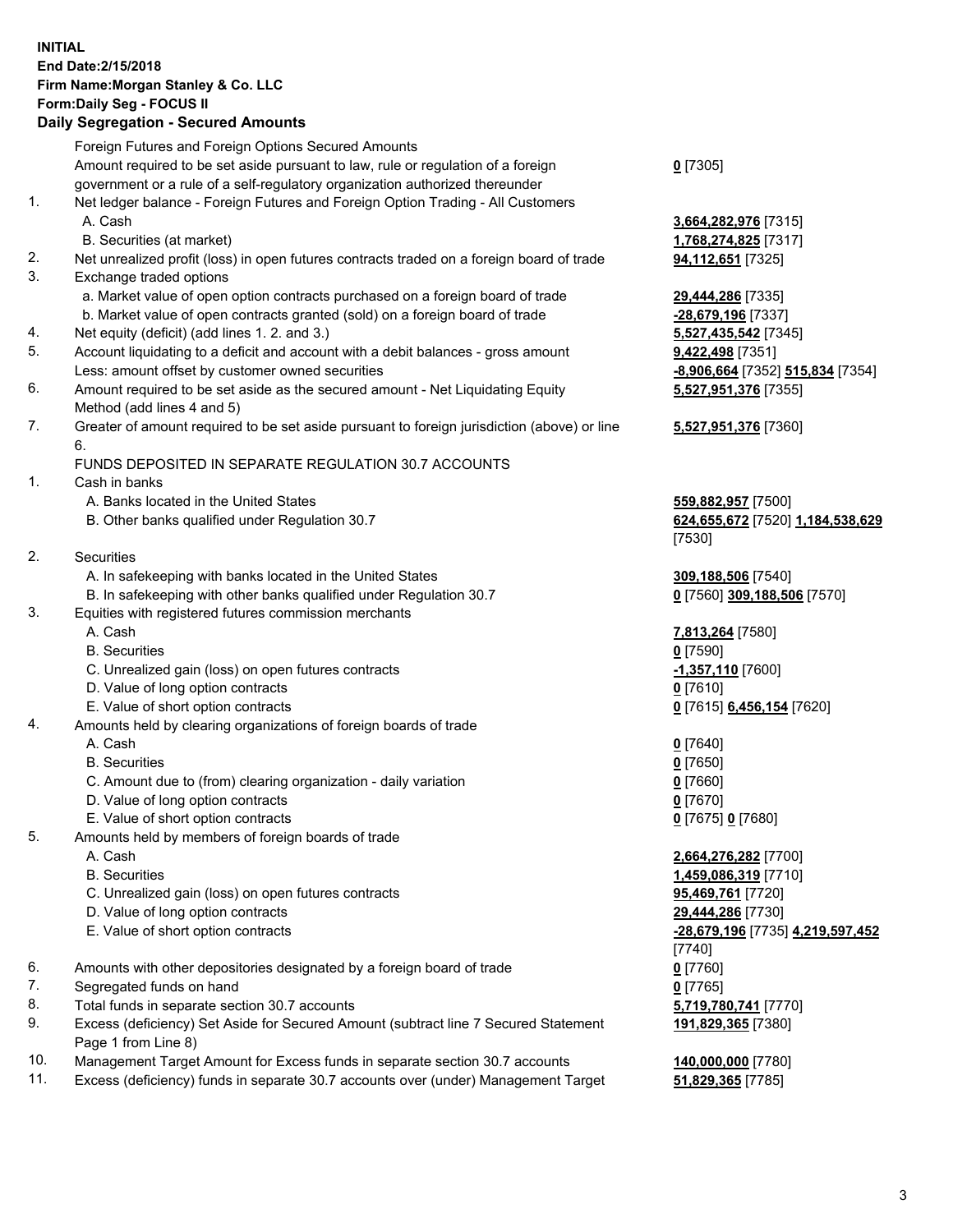### **INITIAL End Date:2/15/2018 Firm Name:Morgan Stanley & Co. LLC Form:Daily Seg - FOCUS II**

# **Daily Segregation - Segregation Statement**

SEGREGATION REQUIREMENTS(Section 4d(2) of the CEAct) 1. Net ledger balance A. Cash **11,182,898,353** [7010] B. Securities (at market) **5,410,132,278** [7020] 2. Net unrealized profit (loss) in open futures contracts traded on a contract market **-489,150,029** [7030] 3. Exchange traded options A. Add market value of open option contracts purchased on a contract market **510,262,280** [7032] B. Deduct market value of open option contracts granted (sold) on a contract market **-773,761,137** [7033] 4. Net equity (deficit) (add lines 1, 2 and 3) **15,840,381,745** [7040] 5. Accounts liquidating to a deficit and accounts with debit balances - gross amount **455,453,984** [7045] Less: amount offset by customer securities **-392,948,406** [7047] **62,505,578** [7050] 6. Amount required to be segregated (add lines 4 and 5) **15,902,887,323** [7060] FUNDS IN SEGREGATED ACCOUNTS 7. Deposited in segregated funds bank accounts A. Cash **4,593,280,682** [7070] B. Securities representing investments of customers' funds (at market) **0** [7080] C. Securities held for particular customers or option customers in lieu of cash (at market) 8. Margins on deposit with derivatives clearing organizations of contract markets A. Cash **6,223,777,667** [7100] B. Securities representing investments of customers' funds (at market) **0** [7110] C. Securities held for particular customers or option customers in lieu of cash (at market) 9. Net settlement from (to) derivatives clearing organizations of contract markets **318,316,085** [7130] 10. Exchange traded options A. Value of open long option contracts **510,262,280** [7132] B. Value of open short option contracts **-773,761,137** [7133] 11. Net equities with other FCMs A. Net liquidating equity **2,567,746** [7140] B. Securities representing investments of customers' funds (at market) **0** [7160] C. Securities held for particular customers or option customers in lieu of cash (at market) **0** [7170] 12. Segregated funds on hand **0** [7150] 13. Total amount in segregation (add lines 7 through 12) **16,284,575,601** [7180] 14. Excess (deficiency) funds in segregation (subtract line 6 from line 13) **381,688,278** [7190] 15. Management Target Amount for Excess funds in segregation **331,000,000** [7194]

16. Excess (deficiency) funds in segregation over (under) Management Target Amount Excess

**1,125,977,507** [7090]

**4,284,154,771** [7120]

**50,688,278** [7198]